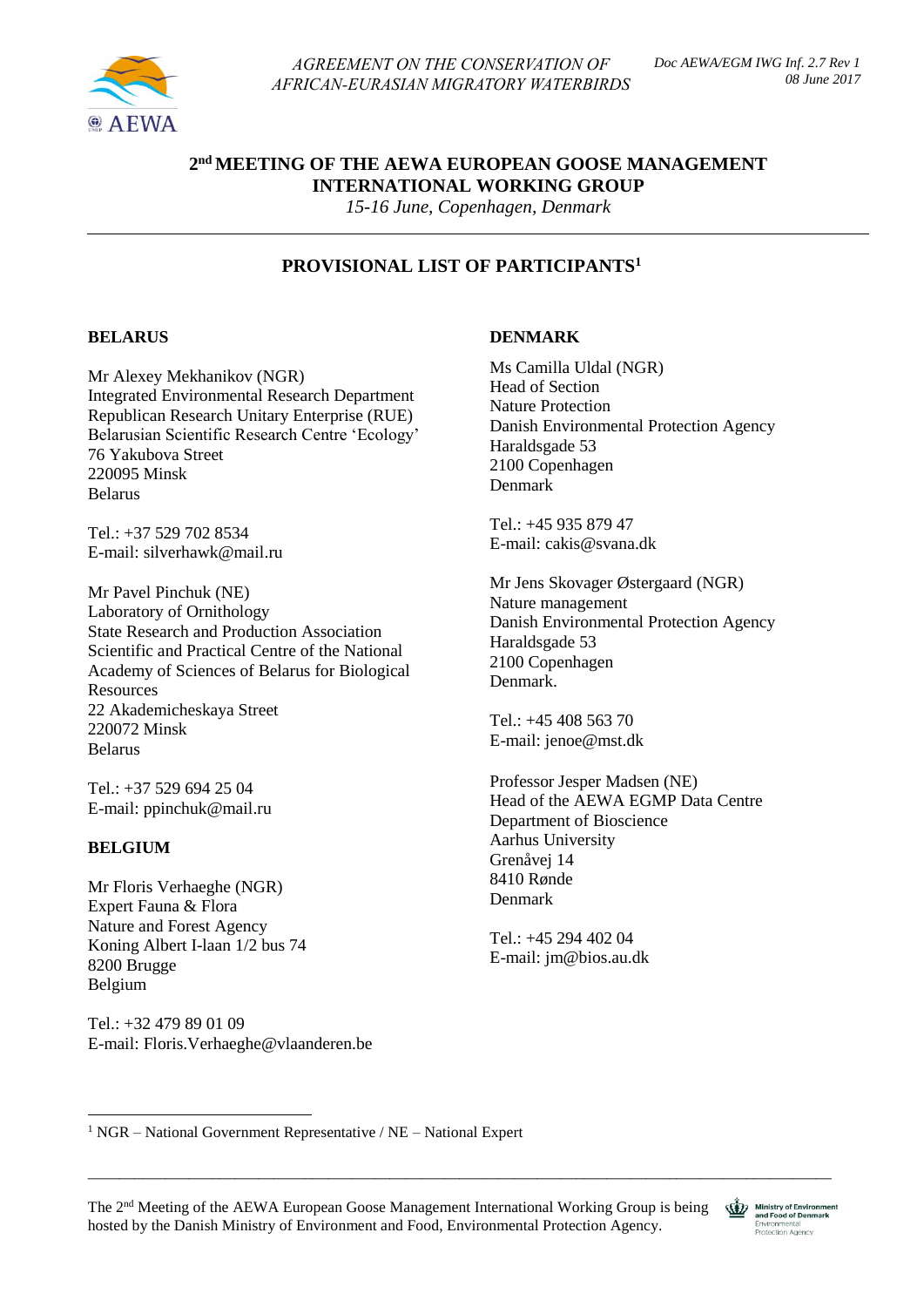Professor Anthony Fox (NE) Professor of Waterbird Ecology Aarhus University Department of Bioscience Kalø, Grenåvej 14 8410 Rønde Denmark

Tel.: +45 206 757 11 E-mail: [tfo@bios.au.dk](mailto:tfo@bios.au.dk)

Ms Iben Hove Sørensen (*Also representing CIC*) Danish Hunters'Association Molsvej 34 8410 Rønde Denmark

Tel.: +45 817 716 64 E-mail: [ihs@jaegerne.dk](mailto:ihs@jaegerne.dk)

# **EUROPEAN UNION**

Mr Ludovic Le Maresquier Nature Policy Officer European Commission DG ENV 5, avenue de Beaulieu Brussels Belgium

E-mail: ludovic.le-maresquier@ec.europa.eu

# **FINLAND**

Dr Esko Hyvärinen (NGR) Environment Counsellor Ministry of the Environment Department of the Natural Environment P.O. Box 35 00023 Helsinki Finland

Tel.: +35 840 014 3876 E-mail: [esko.o.hyvarinen@ym.fi](mailto:esko.o.hyvarinen@ym.fi)

Mr Janne Pitkänen (NGR) Senior Officer Ministry of Agriculture and Forestry Natural Resources Department Unit for Hunting and Fishing P.O. Box 30 00023 Government Helsinki Finland

Tel.: +35 829 516 2338 E-mail: [janne.pitkanen@mmm.fi](mailto:janne.pitkanen@mmm.fi)

Mr Mikko Alhainen (NE) Senior Planning Officer Finnish Wildlife Department Sompiontie 1 00730 Helsinki Finland

Tel.: +35 850 911 1288 E-mail: [mikko.alhainen@riista.fi](mailto:mikko.alhainen@riista.fi)

Mr Jorma Pessa (NE) Centre for Economic Development Transport and the Environment P.O. Box 86 90101 Oulu Finland

Tel.: +35 840 025 0040 E-mail: [jorma.pessa@ely-keskus.fi](mailto:orma.pessa@ely-keskus.fi)

### **FRANCE**

Dr François Lamarque (NGR) (*Vice-Chair of the AEWA Standing Committee*) European and International Actions Officer Ministry of Environment, Energy and the Sea (MEEM) Water and Biodiversity Directorate Tour Séquoia 92055 La Défense CEDEX France

Tel.: +33 1408 131 90 E-mail: [francois.lamarque@developpement](mailto:francois.lamarque@developpement-durable.gouv.fr)[durable.gouv.fr](mailto:francois.lamarque@developpement-durable.gouv.fr)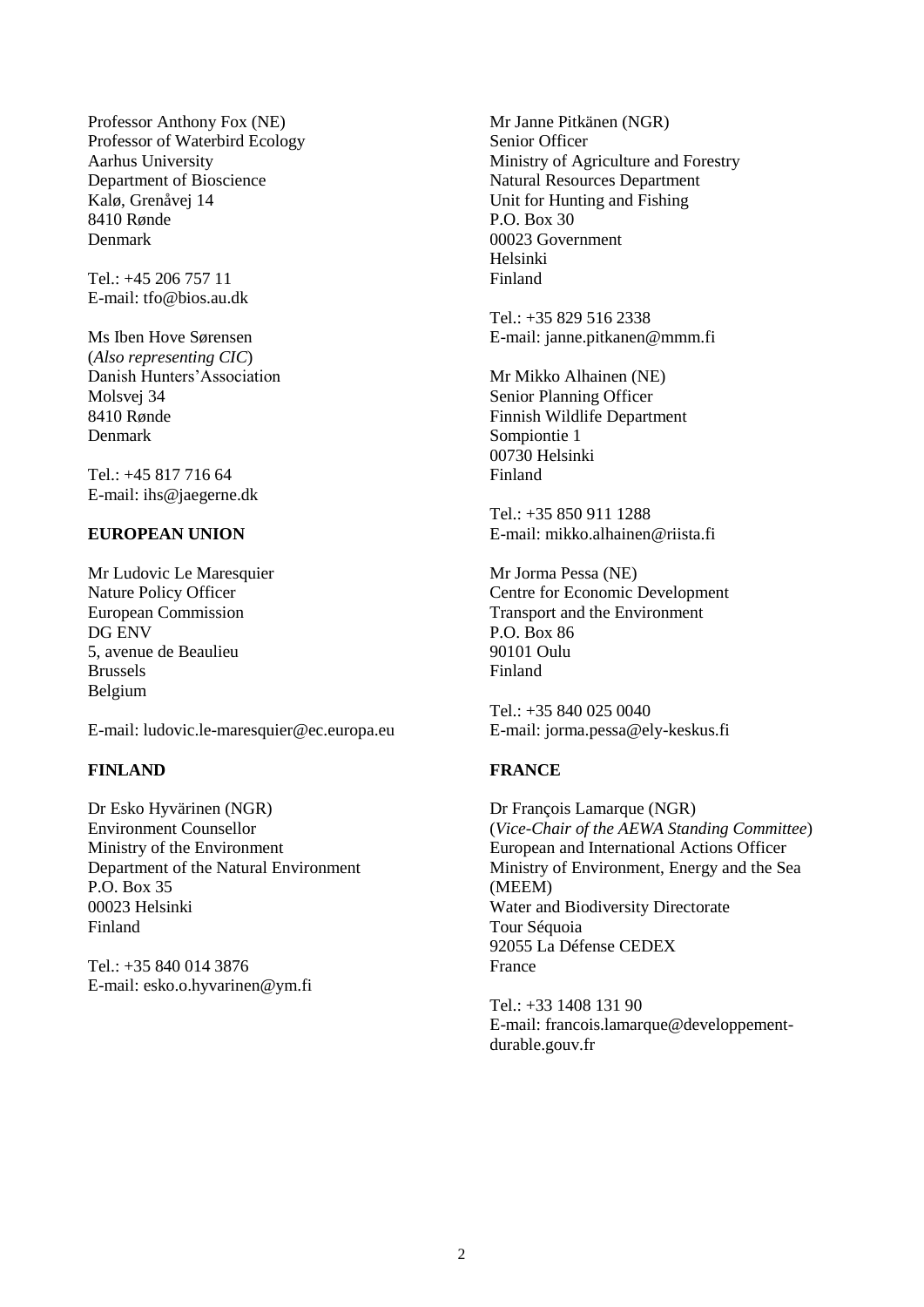Dr Matthieu Guillemain (NE) Office National de la Chasse et de la Faune Sauvage Migratory Bird Unit La Tour du Valat Le Sambuc 13200 Arles France

Tel.: +33 627 327 188 E-mail: [matthieu.guillemain@oncfs.gouv.fr](mailto:matthieu.guillemain@oncfs.gouv.fr)

Mr Alexandre Czajkowski **Director** OMPO 59 rue Ampère 75017 Paris France

Tel.: +33 144 010 516 E-mail: vanneau@ompo.org

# **GERMANY**

Dr Carolin Kieß (NGR) Legal Officer Federal Ministry for the Environment, Nature Conservation, Building and Nuclear Safety Division N13 (Species Protection) Robert-Schumann-Platz 3 53175 Bonn Germany

Tel.: +49 22899 305-2668 Fax: +49 22899 305-2684 E-mail: [Carolin.Kiess@bmub.bund.de](mailto:Carolin.Kiess@bmub.bund.de)

Dr Bettina Holsten (NGR) Ministry of Energy, Agriculture, the Environment and Rural Areas Mercatorstraße 3 24106 Kiel Germany

E-mail: Bettina.holsten@landsh.de

# **ICELAND**

Dr Gudmundur A. Gudmundsson (NGR) Ecologist Icelandic Institute of Natural History Ecology Department Urridaholtsstraeti 6-8 212 Gardabaer Iceland

Tel.: +35 459 005 00 E-mail: [mummi@ni.is](mailto:mummi@ni.is)

# **LATVIA**

Ms Ilona Mendzina (NGR) Deputy Director Ministry of Environmental Protection and Regional Development Peldu Str 25 1494 Riga Latvia

Tel $\cdot$  +37 167 026 432 Fax: +37 167 820 442 E-mail: Ilona.mendzina@varam.gov.lv

Dr Oskars Keišs (NE) Senior Researcher Laboratory of Ornithology Latvian University Institute of Biology Miera 3 2169 Salaspils Latvia

Tel.: +37 129 236 300 E-mail: [oskars.keiss@lu.lv](mailto:oskars.keiss@lu.lv)

# **NETHERLANDS**

Ms Willemina Remmelts (NGR) Ministry of Economic Affairs Directorate of Nature and Biodiversity Postbus 20401 2500 EK Den Haag Netherlands

Tel.: +31 638 825 338 E-mail: [w.j.remmelts@minez.nl](mailto:w.j.remmelts@minez.nl)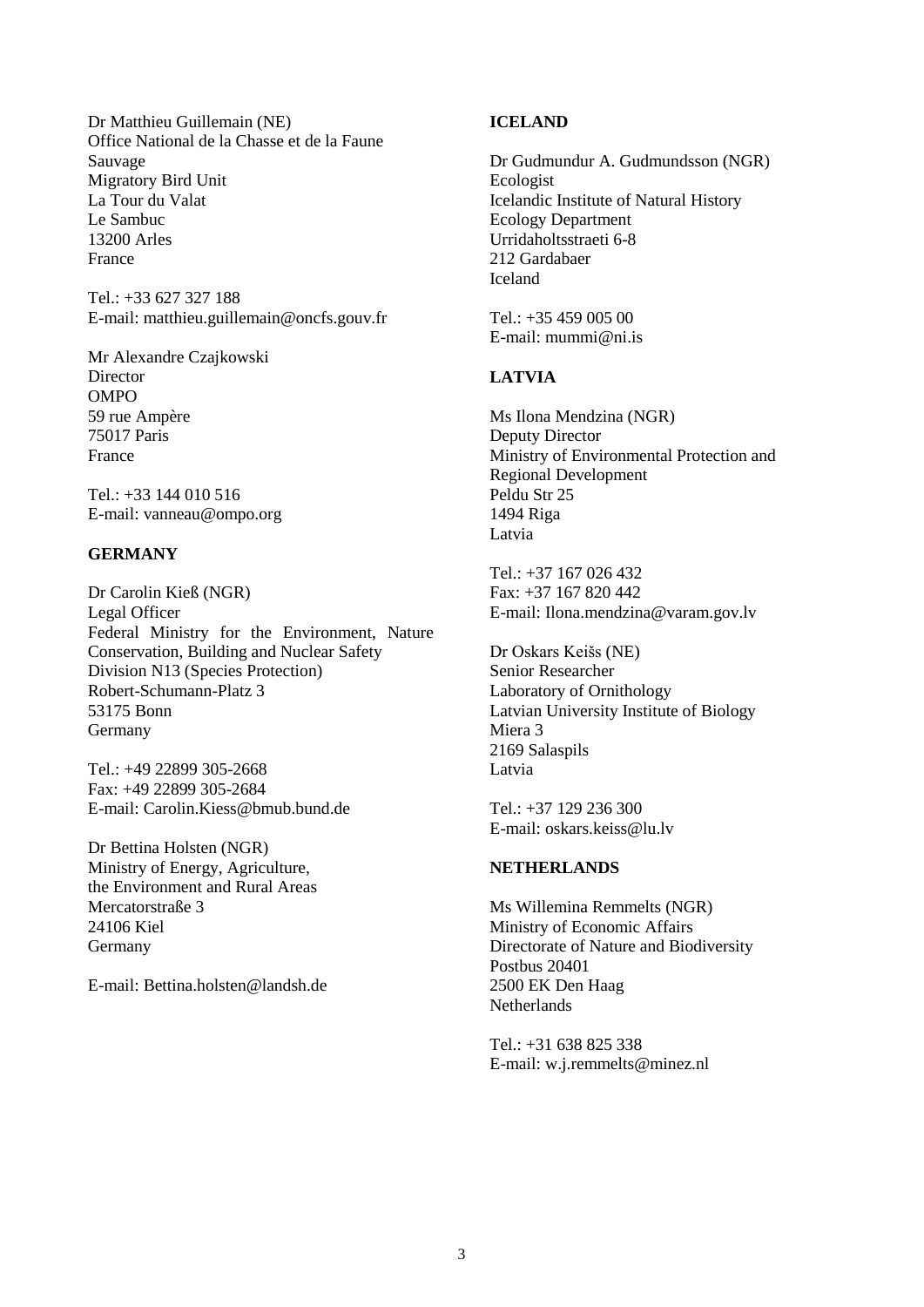Mr Gerben Mensink (NGR) Policy-maker Ecology Province of Friesland Postbus 20120 8900 Leeuwarden **Netherlands** 

 $Tel \cdot +31$  582 928 955 E-mail: [g.mensink@fryslan.nl](mailto:g.mensink@fryslan.nl)

Mr Kees Koffijberg Sovon Vogelonderzoek Nederland Department of Monitoring P.O. Box 6521 6525 ED Nijmegen **Netherlands** 

Tel.: +31 247 410 410 E-Mail: kees.koffijberg@t-online.de

### **NORWAY**

Mr Øystein Størkersen (NGR) (*EGMIWG Chair*) Principal Adviser Norwegian Environment Agency P.O. Box 5672 Sluppen 7485 Trondheim Norway

Tel.: +47 7358 0500 E-mail: [oystein.storkersen@miljodir.no](mailto:oystein.storkersen@miljodir.no)

Mr Arild Espelien (NGR) Senior Advisor Norwegian Environment Agency P.O. Box 5672 Sluppen 7485 Trondheim Norway

Tel.: +47 415 123 96 E-mail: [ares@dirnat.no](mailto:ares@dirnat.no)

Ove Martin Gundersen (NE) Project Manager Norwegian Farmer's Union Hamnegata 33 7714 Steinkjer Norway

Tel.: +47 922 904 91 E-mail: ove-martin.gundersen@bondelaget.no Dr Ingunn Tombre (NE) Senior Researcher Norwegian Institute for Nature Research Department of Arctic Ecology The Fram Centre P.O. Box 6606 Langnes 9296 Tromsø Norway

Tel.: +47 934 667 23 E-mail: [ingunn.tombre@nina.no](mailto:ingunn.tombre@nina.no)

Mr Webjørn Svendsen Game Consultant Norwegian Association of Hunters and Anglers (NJFF) Hvalstadåsen 5 1378 Nesbru Norway

Tel.: +476 679 2216 Fax: +476 690 1587 E-mail: ws@njff.no

### **SWEDEN**

Mr Per Risberg (NGR) Desk Officer Swedish Environmental Protection Agency Naturvardsverket 06 48 Stockholm Sweden

Tel.: +46 106 981 000 E-mail: [per.risberg@naturvardsverket.se](mailto:per.risberg@naturvardsverket.se)

Mr Urban Johansson (NGR) Officer Research and Wildlife Management Swedish Environmental Protection Agency Wildlife Analysis Unit Forskarens väg 5 Hus Ub, Östersund 10648 Stockholm Sweden

Tel.: +46 08 698 00 00 E-mail: [urban.johansson@naturvardsverket.se](mailto:urban.johansson@naturvardsverket.se)

Dr Leif Nilsson (NE) University of Lund Department of Biology Ecology Building 223 62 Lund Sweden

E-mail: [leif.nilsson@biol.lu.se](mailto:leif.nilsson@biol.lu.se)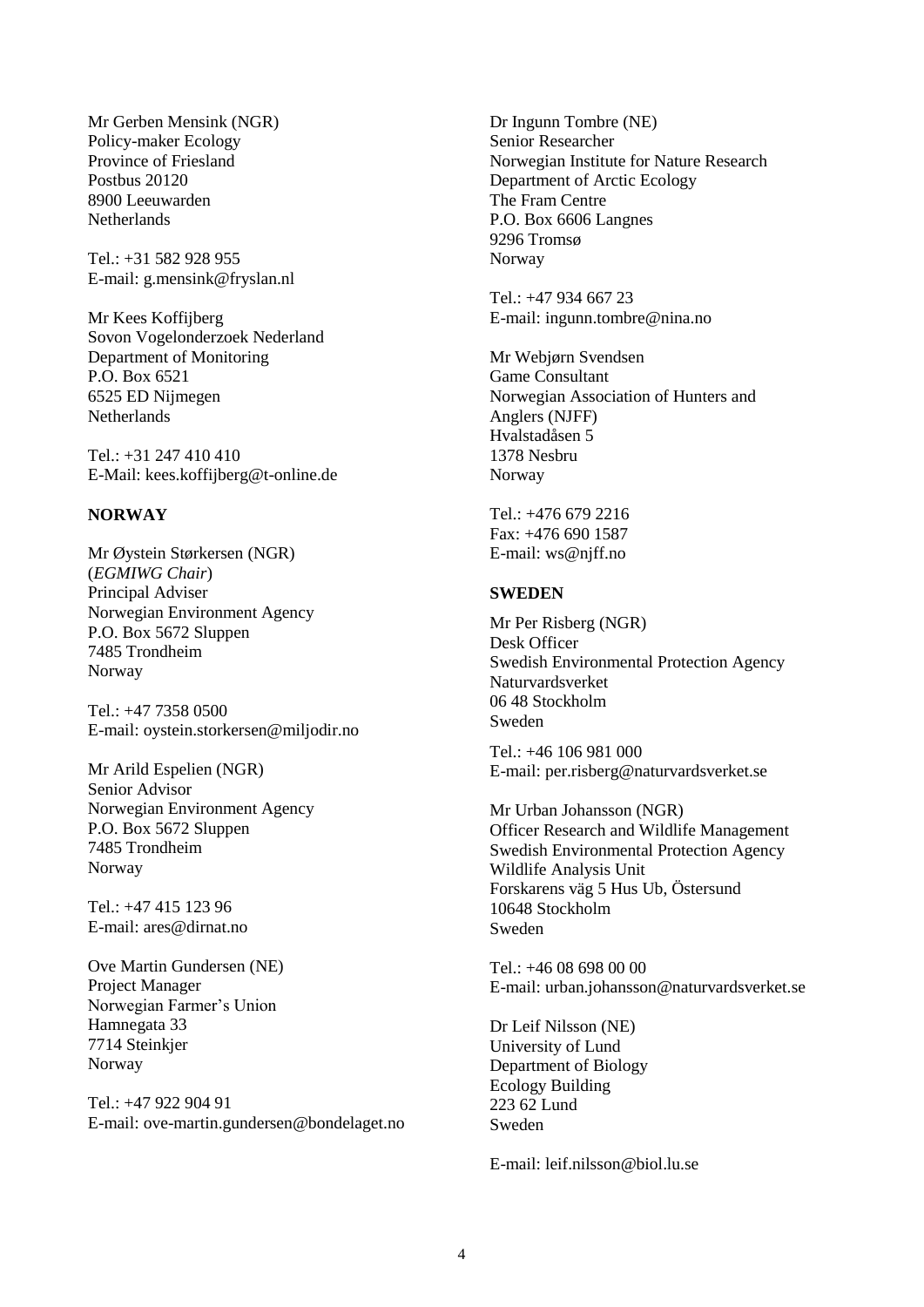Ms Mariana Skoglund National Game manager Swedish Association for Hunting and Wildlife Managment Öster Malma 611 91 Nyköping Sweden

Tel.: +46 703 300 637 E-mail: [mariana.skoglund@jagareforbundet.se](mailto:mariana.skoglund@jagareforbundet.se)

Dr Johan Månsson Associate Professor Swedish University of Agricultural Sciences Grimsö Research Station 730 91 Riddarhytten Sweden

Tel.: +46 581 679 325 E-mail: [johan.mansson@slu.se](mailto:johan.mansson@slu.se)

# **UKRAINE**

Ms Olesya Petrovych (NGR) Chief Specialist Department of Protected Areas Ministry of Ecology and Natural Resources 35, Vasilya Lipkivskogo Street Kiev 03035 Ukraine

Tel.: +38 067 784 1153 Fax: +38 044 206 2193 E-mail: [petrovych.o@gmail.com](mailto:petrovych.o@gmail.com)

Dr Vasyl Kostiushyn (NE) Institute of Zoology NAS of Ukraine Department of Monitoring and Conservation of Animals B.Khmelnitskogo str. 15 01030 Kiev Ukraine

Tel.: +38 050 387 2040 E-mail: [v.kostiushyn@gmail.com](mailto:v.kostiushyn@gmail.com)

### **UNITED KINGDOM**

Mr David Stroud (NGR) Senior Ornithologist Joint Nature Conservation Committee Monkstone House PE1 1JY Peterborough United Kingdom Tel: +44 1733 566 810 E-mail: David.Stroud@jncc.gov.uk

Ms Rae McKenzie (NGR) Policy and Advice Manager Rural Resources Unit Scottish natural Heritage Main Street, Bowmore PA437JX Isle of Islay United Kingdom

Tel.: +44 1469 8107 11 E-mail: rae.mckenzie@snh.gov.uk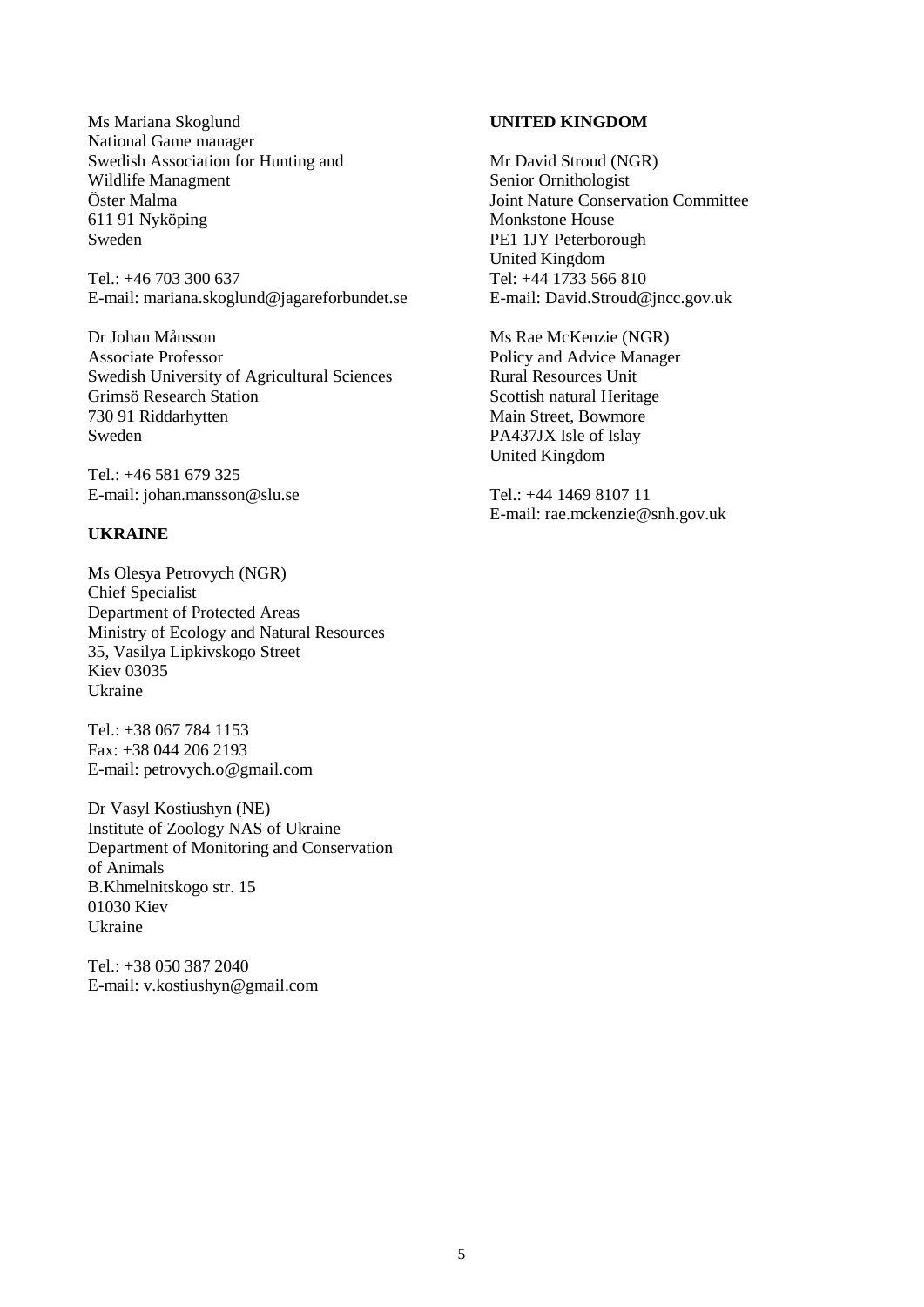#### *INDIVIDUAL EXPERTS*

Dr Fred Johnson Research Biologist Wetlands & Aquatic Research Center U.S. Geological Survey 7920 NW 71 Street 32653 Gainesville United States

Tel.: +01 352 264 3488 E-mail: [fjohnson@usgs.gov](mailto:fjohnson@usgs.gov)

Ms Melissa Lewis Environmental Law Expert on the AEWA Technical Committee Tilburg University Dept. of European and International Public Law P.O. Box 90153 5000 LE Tilburg Netherlands

Tel.: +31 619 806 867 E-mail: M.G.Lewis@uvt.nl Ms Sonia Rozenfeld Severtsov Institute of Ecology and Evolution Bird Ringing Center Leninsky Prospekt 33 119071 Moscow Russian Federation

Tel.: +74 991 352 247 E-mail: rozenfeldbro@mail.ru

#### *OBSERVERS*

#### **INTERNATIONAL COUNCIL FOR GAME AND WILDLIFE CONSERVATION (CIC)**

Represented by member of the Danish delegation, Ms Iben Hove Sørensen

# **COPA-COGECA**

Ms Karen Post Senior Policy Advisor Copa-Cogeca / Danish Agricultural and Food Council /Water and Nature Policy Department Axeltorv 3 1609 Copenhagen Denmark

Tel.: +45 333 946 52 E-mail: [kpo@lf.dk](mailto:kpo@lf.dk)

### **COPENHAGEN AIRPORT and AIRPORTS COUNCIL INTERNATIONAL**

Ms Camilla Rosenquist Wildlife Manager Safety and Crisis Management Copenhagen Airports A/S Lufthavnsboulevarden 6 2770 Kastrup Denmark

Tel.: +45 314 708 58 E-mail: camilla.rosenquist@cph.dk

#### **BIRDLIFE INTERNATIONAL**

Mr Ariel Brunner Senior Head of Policy BirdLife Europe Avenue de la Toison d'Or 67 1060 Brussels Belgium

Tel.: +32 491 904 653 E-mail: ariel.brunner@birdlif e.org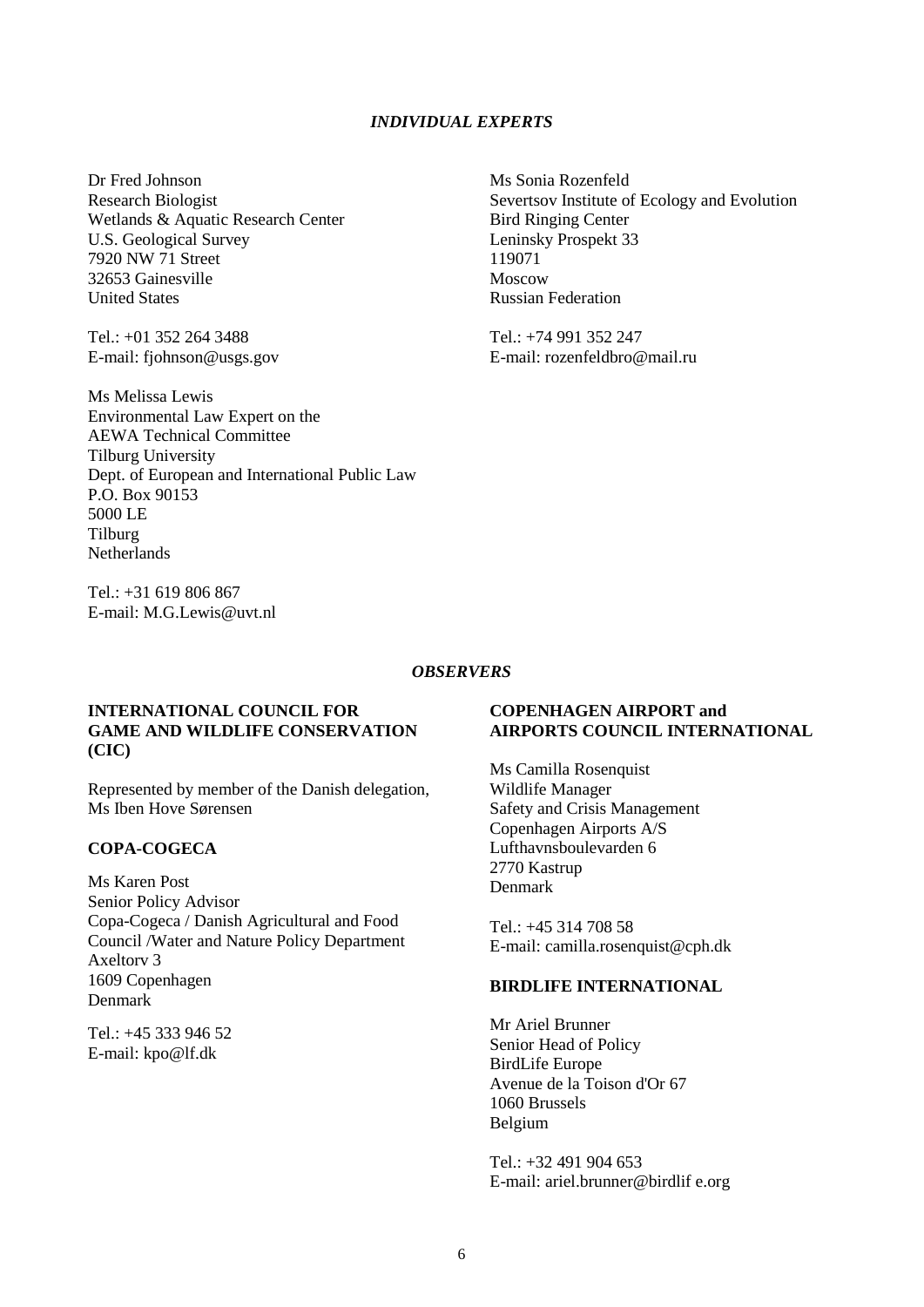# **THE EUROPEAN FEDERATION OF ASSOCIATIONS FOR HUNTING AND CONSERVATION (FACE)**

Dr David Scallan FACE Rue Frederick Pelletier 82 1030 Brussels Belgium

Tel.: +35 387 950 4563 E-mail: [david.scallan@face.eu](mailto:david.scallan@face.eu)

### **MIGRATORY BIRDS OF THE WESTERN PALEARCTIC (OMPO)**

Dr Thibaut Powolny OMPO 59, rue Ampère 75017 Paris France

 $Tel \cdot +33144010510$ E-mail: [Thibaut.powolny@ompo.org](mailto:Thibaut.powolny@ompo.org)

# **NORDIC HUNTERS 'ALLIANCE**

Dr Wieke Edinger Nordic Hunters' Alliance Rue du Luxembourg 47-52, bte 2 1050 Brussels Belgium

E-mail: wieke.edinger@nordichunters.org

# **WETLANDS INTERNATIONAL**

Dr Szabolcs Nagy Wetlands International P.O. Box 471 6700AL Wageningen Netherlands

Tel.: +31 628 554 823 E-mail: [szabolcs.nagy@wetlands.org](mailto:szabolcs.nagy@wetlands.org)

# **WILDFOWL AND WETLANDS TRUST**

Mr Richard Hearn Head of Monitoring Conservation Science Wildfowl and Wetlands Trust Slimbridge GL2 7TB Gloucester United Kingdom

Tel.: +44 145 389 1185 E-mail: [Richard.hearn@wwt.org.uk](mailto:Richard.hearn@wwt.org.uk)